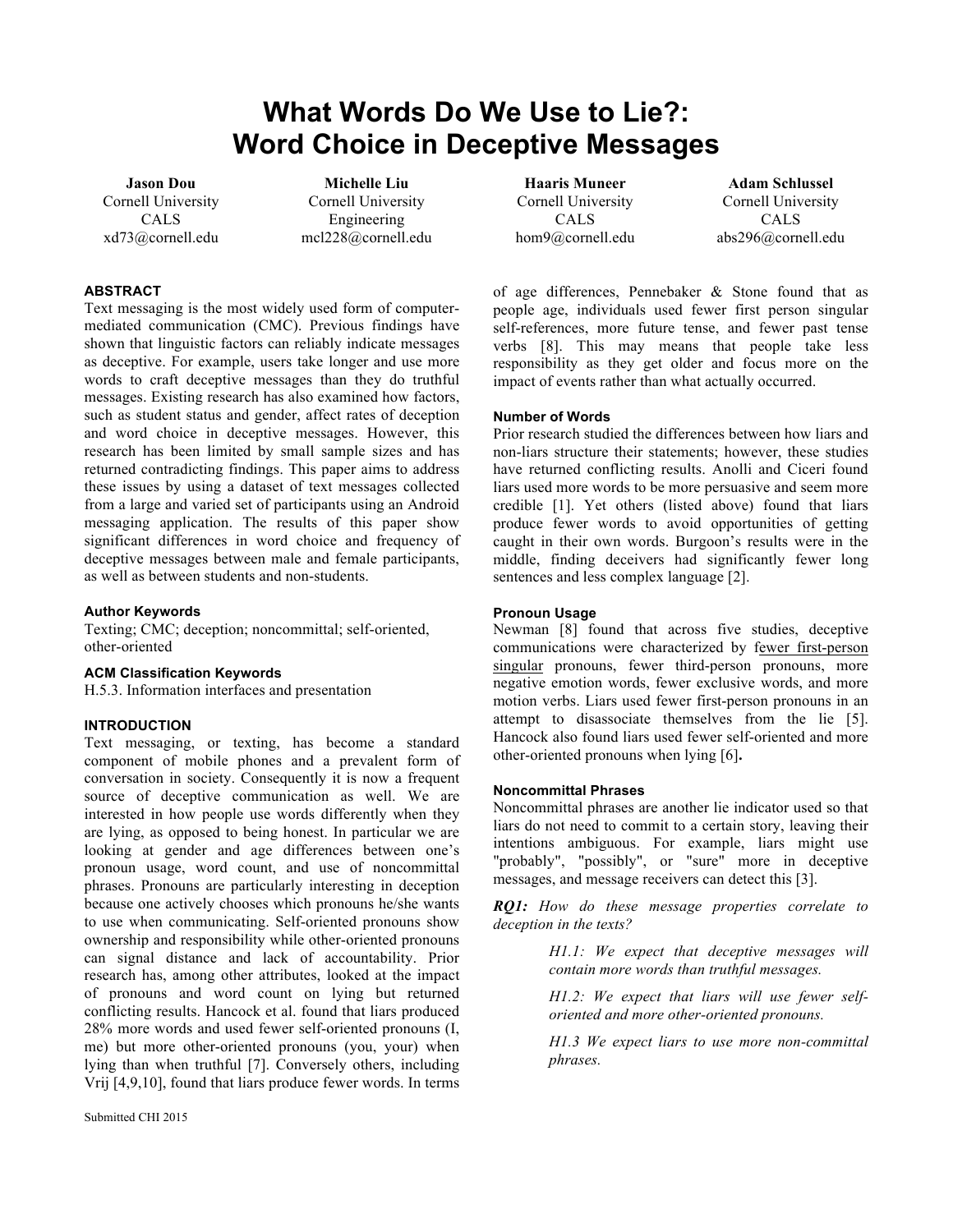#### **THE PRESENT STUDY**

To answer this question, we used a dataset collected via the message-sampling method by French et. al. [6], which used a custom-developed texting application that collected participants' text messages over 7 days, asking at send time whether each outgoing message was deceptive.

*Data Analysis.* In order to pare down the data set while maintaining the data's integrity, we matched participant IDs to the hashed recipient phone number to group the messages into one-sided sender conversations. We started with 1703 conversations, and after removing conversations that did not contain any lies, we were left with 351.

Of the messages remaining, the lying and truthful messages were separated. In order to evaluate the difference in amount of words between lies and truth, we averaged the word count per message for all deceptive messages and truthful messages. We did this for gender and student status as well.

For text analysis, we used a word frequency counter to count how many times each word appeared across all deceptive messages and then for all truthful messages. In order to normalize the numbers to compare between lies and truth, we divided the count number for each word over the total number of words for lies and truth respectively. We compared the percentages for self-words, other-words, and noncommittal phrases. Lastly we isolated the words that had significant differences in percentage for lies and truth.

For student status and gender, the same procedure was repeated but only for the set of text messages for each attribute. The words that were isolated for significant increase or decrease in lying messages, were compared between the attributes to see if there were any patterns or discrepancies that could possibly be explained by existing literature.

#### **RESULTS General Dataset**

| Category | Avg words per text |
|----------|--------------------|
| Lie      | 8.243              |
| Truth    | 741                |

Lying messages contain more words on average. This supports Hancock's[6] findings that liars use more words and contradicts Vrij[11], as well as supporting our hypothesis H1.1

| <b>Word Type</b> | In $X\%$ of deceptive<br>messages | In $X\%$ of truthful<br>messages |
|------------------|-----------------------------------|----------------------------------|
| self-oriented    | 83                                | 11.34                            |
| other-oriented   | 3.87                              | 4.33                             |

Self words such as "i" or "i'm" were found significantly more in deceptive messages. "i" is used 0.39% more and "i'm" is used 0.34% more, which seem small, but when looking at over 36,000 words, they become more significant. Other-oriented words occur less in deceptive messages; "you" is occurs 0.58% less in deceptive messages. This finding disproves our hypothesis H1.1.

Example messages:

- 1. "I'm falling asleep!" Explanation: "just a casual lie"
- 2. Text: "Sorry my car broke down" Explanation: "I really wasn't sorry, I was annoyed because he could have walked instead of asking for a ride."

| <b>Word Type</b> | In $X\%$ of deceptive In $X\%$ of truthful<br>messages | messages |  |
|------------------|--------------------------------------------------------|----------|--|
| non-committal    | 1 ()4                                                  | በ 59     |  |

The results for noncommittal phrases and qualifier statements are less definitive. "Some" and "sure" occur 0.15% more in deceptive messages. "Maybe" occurs 0.1% more and "try" occurs 0.05% more in deceptive messages. "probably" was even between honest and deceptive messages. This finding proves our hypothesis H1.3.

Example message:

1. Text: "maybe let me know when you are going" Explanation: "i was not going to go to the local bar to have drinks with his brother and him"

## **Gender**

*RQ2: Do these deceptive message indicators vary according to gender?*

> *H2.1: We do not expect to see a gender difference in the word count of lies versus truths.*

*H2.2: We expect females to use comparatively more other-oriented pronouns in lies than males and less self-oriented pronouns.*

*H2.3: We do not expect to see a gender difference in the use of noncommittal phrases in lies versus truths.*

| Category       | Avg words per text |
|----------------|--------------------|
| Female - Lie   | 9.177              |
| Female - Truth | 8.019              |
| Male - Lie     | 7.213              |
| Male - Truth   | 7.048              |

All 4 of the conditions still support Hancock et. al. [7], for both females and males: liars use more words; however, the difference for women is larger than it is for men. Women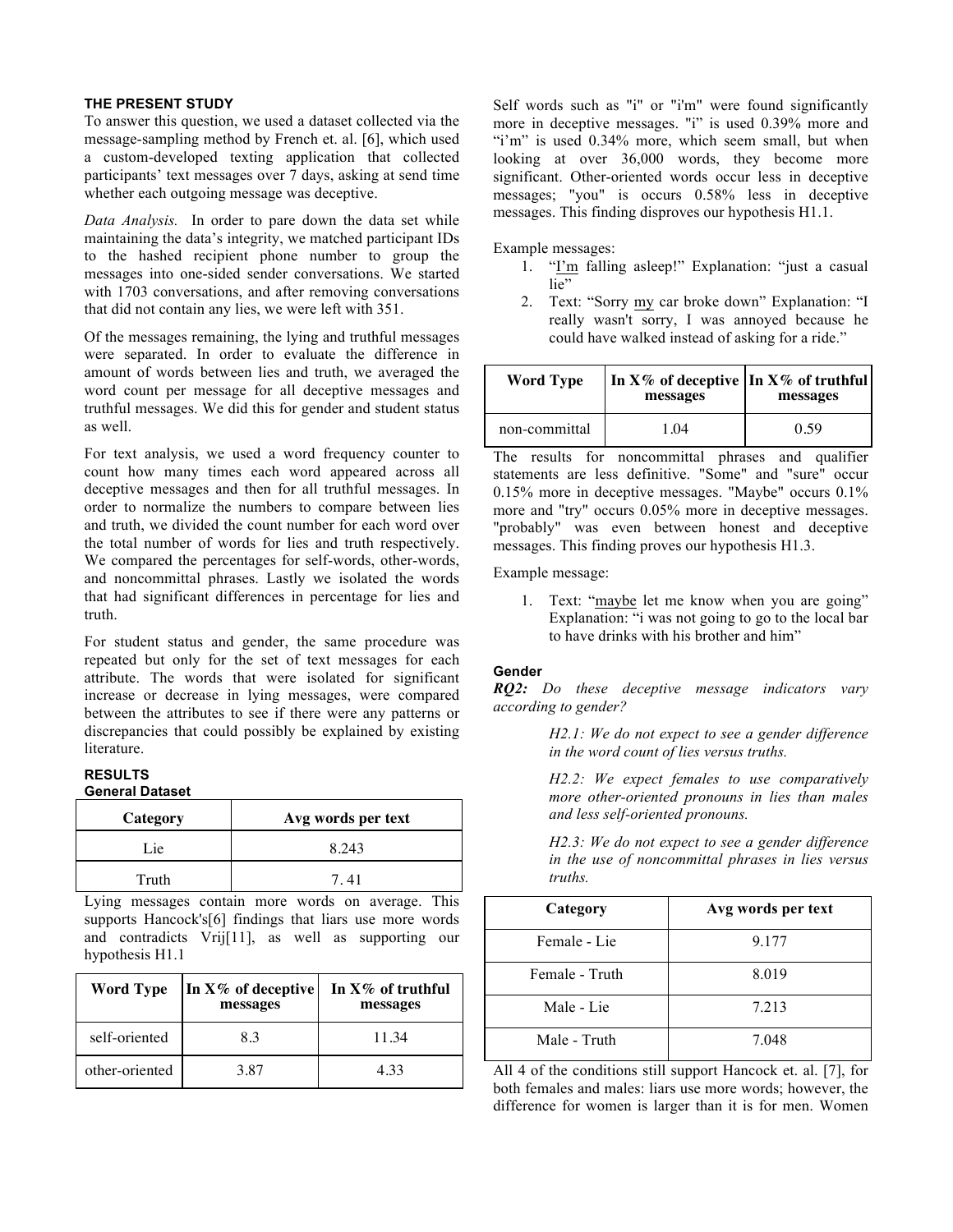have a 12.84% increase in words per text while lying. Men overall use less words in general and only marginally (2.34%) more when lying. This partially disproves our hypothesis H2.1.

|                | Female                         | Female   | Male                           | Male                                            |
|----------------|--------------------------------|----------|--------------------------------|-------------------------------------------------|
| Word type      | deceptive truthful<br>messages | messages | deceptive truthful<br>messages | In X% of In X% of In X% of In X% of<br>messages |
| self-oriented  | 8.91                           | 7.58     | 6.43                           | 5.89                                            |
| other-oriented | 3.56                           | 4.71     | 3.69                           | 4.52                                            |

Our data shows that frequency of "you" differs the greatest across genders. Both use the word more when telling the truth but the difference in usage is also at its greatest then. Men only use the word "you" in 4.52% while women use it 4.71% of the time in honest messages. The second greatest difference between the genders is with the word "I". Men use it 3.97% and women use it 5.31% while lying. It's interesting that when lying, female use of the word "I" increases but male use decreases. Both men and women used the words "im" and "I'm" more when lying but women used both significantly more than men.

Earlier we found that self-oriented words were used more in lying; however, when we break the data down by gender, women use self-oriented words more across the board and other-oriented words less while lying, disproving our hypothesis H2.2. Men, on the other hand, use "I" significantly less but have an increased use of "my", and "me".

However, there is a pattern with women using the deceptive indicator words significantly more than men. This could mean that men do not have as many linguistic cues for deception as women and when using linguistics to detect deception, one should weight the indicators for women more heavily than for men. One reason why men have fewer linguistic cues is that they use, on average, less words per text. For example, in the message below, the sender used the least amount of words possible to get his point across.

Example message:

1. Text from male: "def getting laid tonight" Explanation: I was trying to make our conversation longer by lying about my intentions

|                   | Female                                   | Female   | Male                                                         | Male                 |
|-------------------|------------------------------------------|----------|--------------------------------------------------------------|----------------------|
|                   | Word type deceptive truthful<br>messages | messages | In X% of In X% of In X% of In X% of<br>deceptive<br>messages | truthful<br>messages |
| non-<br>committal | 1.47                                     | 0.84     | 1.55                                                         | 0.89                 |

Not surprisingly, women and men both use non-committal phrases more when lying, proving our hypothesis H2.3. Among men,"sure" has the greatest difference and for women it is "try". Interestingly, men show a decrease in the use of "probably" while lying although we don't know why this trend exists.

Example message:

1. Female's text: "[name] gift is fine. hard to really tell. maybe it looks better in person?" Explanation: "I thought the gift(s) were so-so, but my sister was REALLY excited by them, so I didn't want to tell her that her opinion wasn't good."

## **Student Status**

*RQ3: Do these deceptive message indicators vary by age?* 

> *H3.1: We do not expect to see a significant age difference in the word count of lies versus truths. H3.2: We expect students to use comparatively more self-oriented pronouns in lies than nonstudents and less other-oriented pronouns.*

> *H3.3: We do not expect to see a significant age difference in the use of noncommittal phrases in lies versus truths.*

| Category            | Avg words per text |
|---------------------|--------------------|
| Student - Lie       | 9.425              |
| Student - Truth     | 7.555              |
| Non-Student - Lie   | 7.642              |
| Non-Student - Truth | 7.632              |

All 4 of the conditions still support Hancock et. al. [7], for both students and non-students: people use more words when lying than when telling the truth; however, the difference for students is much more significant than for non-students. Students have a 24.75% increase in words per text when lying, while non-students only see a 0.12% increase in words. This finding disproved our hypothesis H3.1. We postulated that this extreme difference could be due to the fact that students seemed to lie about different subjects than non-students, but additional analysis will need to be performed to ascertain that other variables are not influencing the observed differences.

|                    | <b>Student</b>                       | <b>Student</b>                      | Non-<br>student                      | Non-<br>student                     |
|--------------------|--------------------------------------|-------------------------------------|--------------------------------------|-------------------------------------|
| Word<br>type       | In $X\%$ of<br>deceptive<br>messages | In $X\%$ of<br>truthful<br>messages | In $X\%$ of<br>deceptive<br>messages | In $X\%$ of<br>truthful<br>messages |
| self-<br>oriented  | 8.6                                  | 7.56                                | 7.42                                 | 6.6                                 |
| other-<br>oriented | 2.39                                 | 4.26                                | 4.24                                 | 4 29                                |